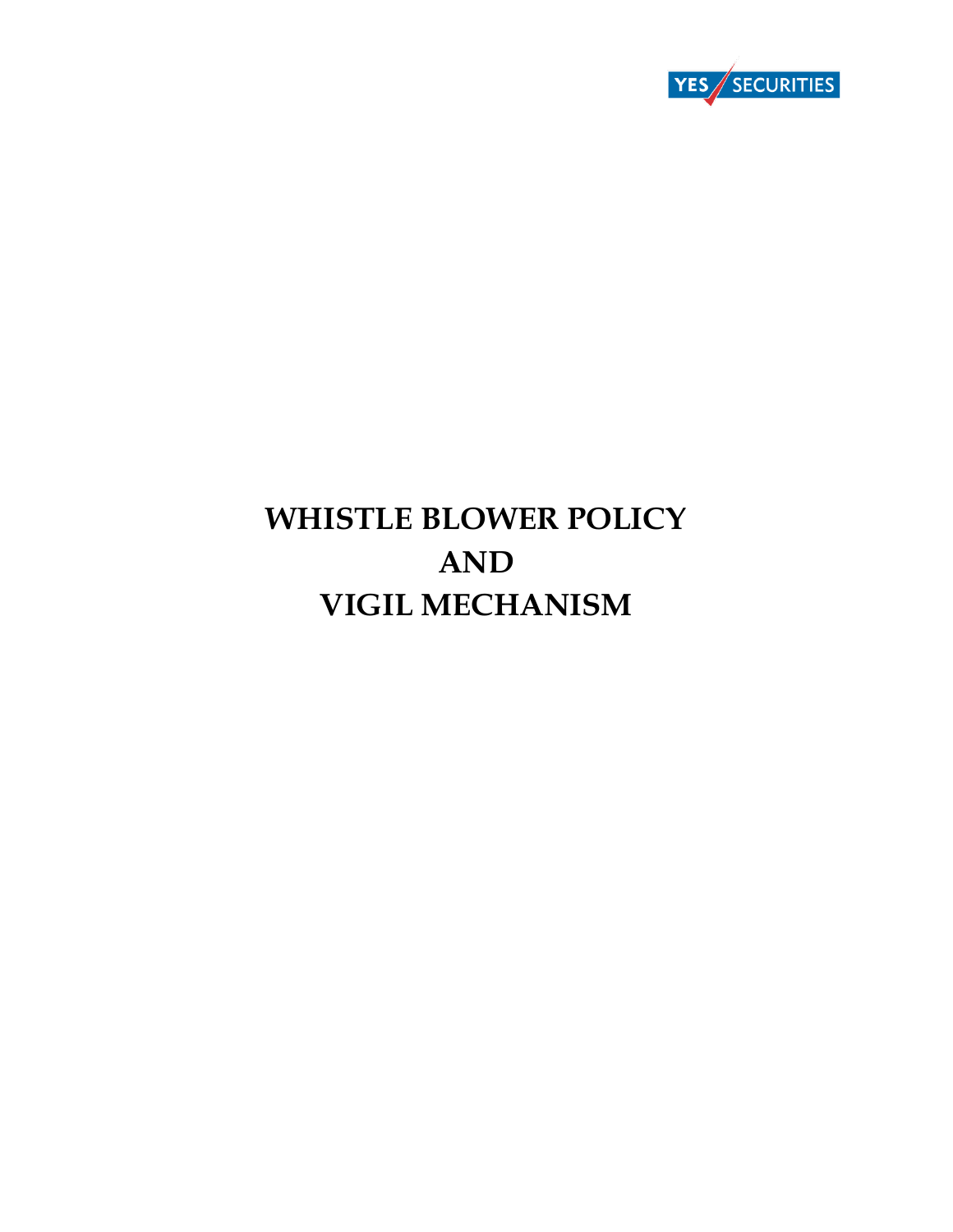

#### **5.0 Whistle Blower Policy and Vigil Mechanism**

In compliance with the provisions of the Companies Act, 2013, Rules made thereunder & any amendments thereof and other applicable laws and in accordance with principles of good corporate governance, the Audit Committee of the Company is committed to adopting proper mechanism to receive and address any concern or complaints regarding questionable accounting or auditing matters, internal accounting controls, disclosure matters, reporting of fraudulent financial information to our shareholders, any government entity or the financial markets, or any other matters of the Company involving fraud, employee misconduct, illegality or health and safety and environmental issues which cannot be resolved through normal management channels. Further the mechanism adopted by the Company should encourage the employee and Directors of the Company to report genuine concerns or grievances and shall provide for adequate safeguards against victimization of employees and directors who avail of such mechanism and also provide for direct access to the Chairperson of the Audit Committee, in exceptional cases.

This policy enables the Whistle Blower to raise concerns, without any fear of retribution or vengeance, if he or she has reasonable grounds to believe that the malpractices observed are likely to be detrimental to the interests of the Company.

## **5.1 Definition**

- a) "Whistle blower" is defined as any employee, director, customer, vendor, and/or third-party intermediary engaged to conduct business on behalf of the Company such as agents and consultants who has or had access to data, events or information about an actual, suspected or anticipated Reportable Matter within or by the organization, and, whether anonymously or not, makes or attempts to make a deliberate, voluntary and protected disclosure or complaint of organizational malpractice.
- b) "Reportable Matter" means Questionable Accounting or Auditing Matters (defined in S. No. c), and/or any other Company matters involving abuse of authority, breach of YES SECURITIES Code of Conduct, fraud, bribery, corruption, employee misconduct, illegality, health & safety, environmental issues, wastage/misappropriation of Company funds/assets, victimization of employees and directors who avail this mechanism and any other unethical conduct.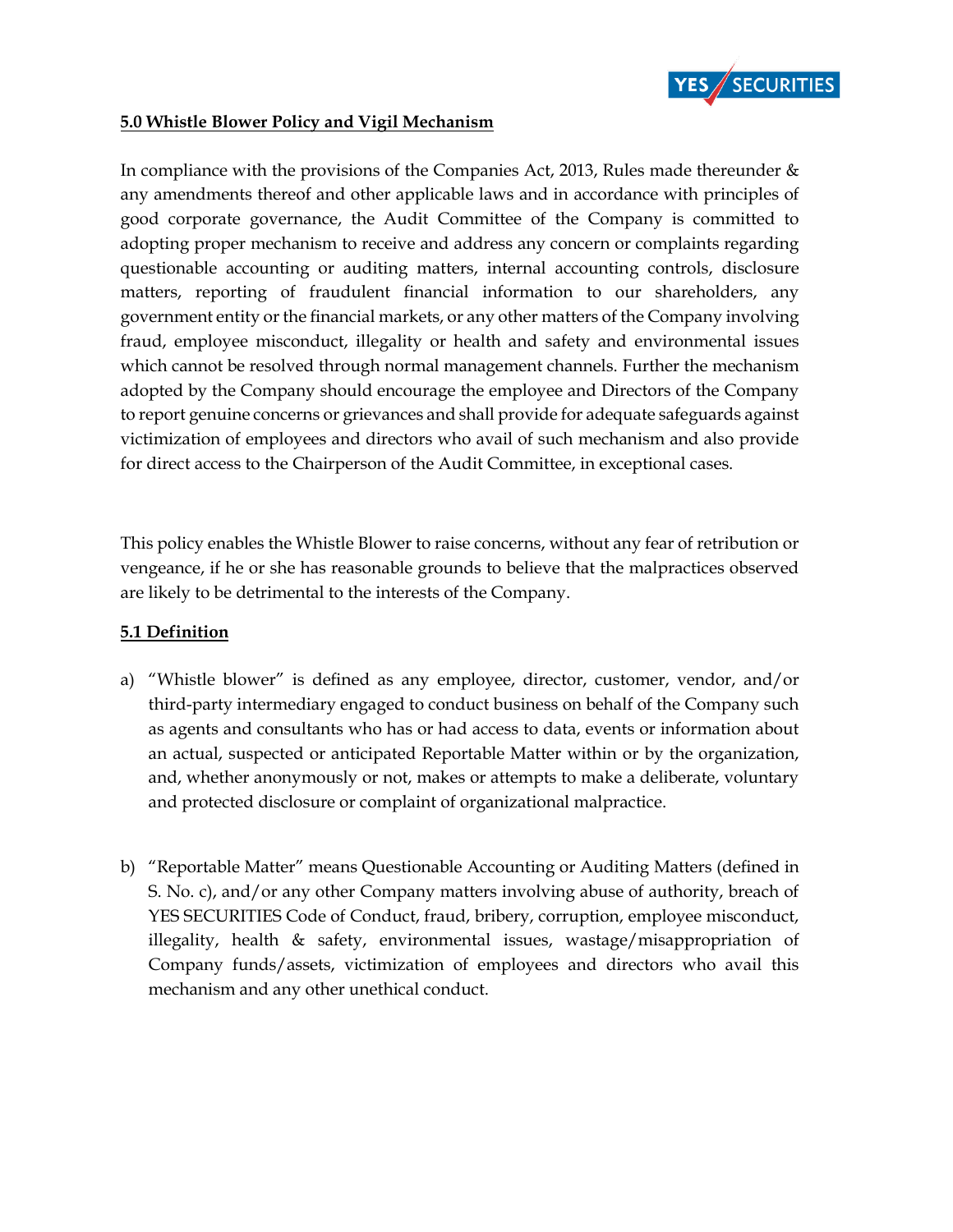

- c) "Questionable Accounting or Auditing Matters" include, without limitation, the following:
	- Fraud or deliberate error in the preparation, evaluation, review or audit of any financial statement of the Company;
	- Fraud or deliberate error in the recording & maintaining of financial records of the Company;
	- Deficiencies in or non-compliance with the Company's internal accounting controls;
	- Misrepresentation or false statement to or by a senior officer or accountant regarding a matter contained in the financial records, financial reports or audit reports of the Company; or
	- Deviation from full and fair reporting of the Company's financial condition
- d) "Audit Committee" means the Audit Committee constituted by the Board of Directors of the Company in accordance with section 292A of the Companies Act 1956, Sec 177 of the Companies Act, 2013 read with Clause 49 of the Listing Agreement

## **5.2 Objective**

The Policy intends to encourage and enable Whistle blower to raise Reportable Matters.

The policy aims to:

- Enable a Whistle blower who observes an unethical or improper practice (not necessarily a violation of law), to feel confident in raising serious concerns and to question and act upon concerns about the practice.
- Provide avenues for Whistle Blower to raise their concerns and receive feedback on any action taken.
- Assure the Whistle Blower that he/she will be protected from possible reprisals or victimization for reporting genuine concerns or grievances.

# **5.3 Scope**

The Policy of the Company intends to cover Reportable Matters (as defined in 2.1.b) that may fall outside the scope of other procedures.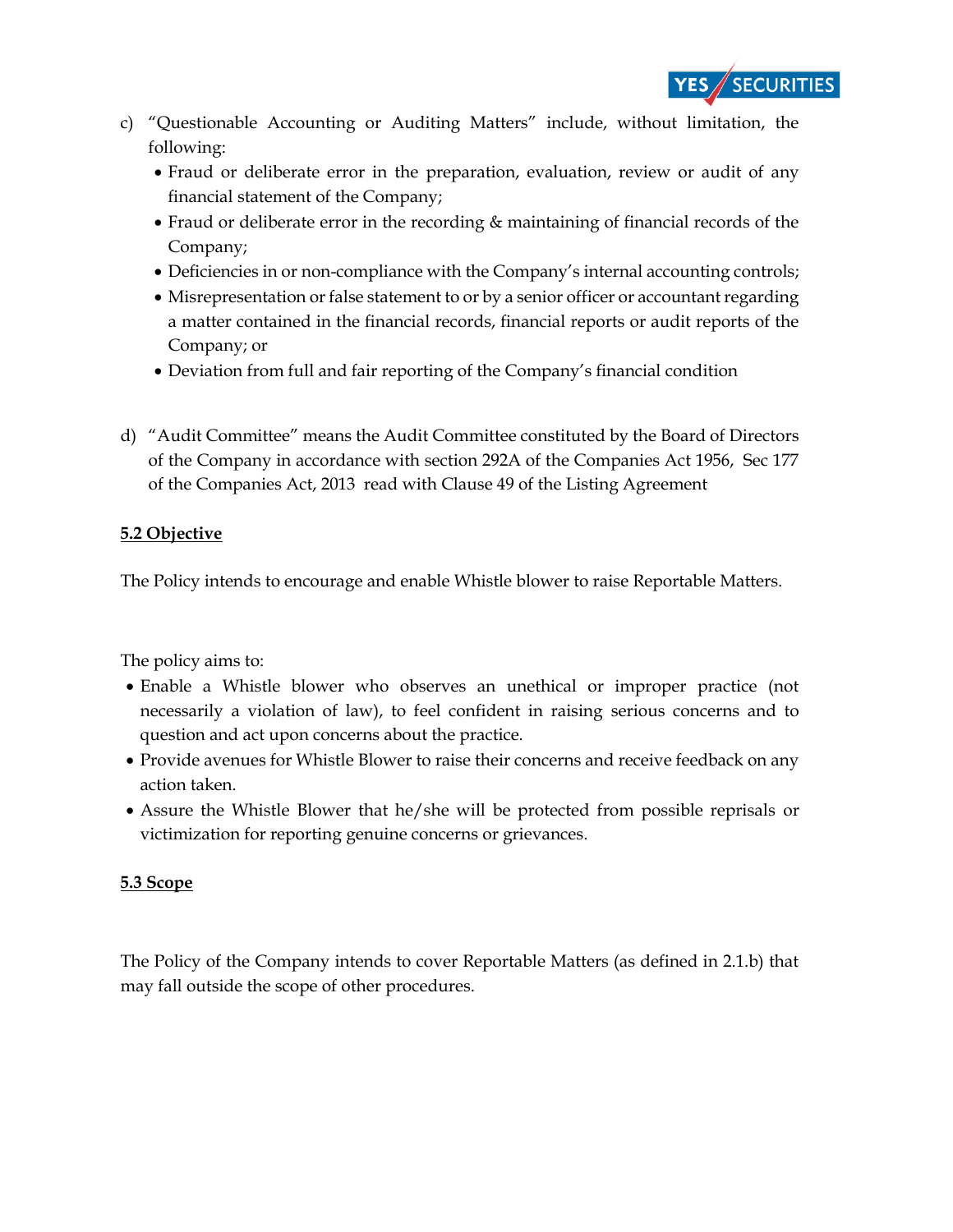

#### **What Is Not Covered**

The policy will **not** apply to personal grievances concerning an individual's terms and conditions of employment, or other aspects of the working relationship, complaints of bullying or harassment or disciplinary matters.

## **5.4 Raising a Concern**

#### **Who Can Raise a Concern?**

Any Whistle Blower who has a reasonable belief that there is serious malpractice may raise a concern as per the procedure prescribed in this policy (which may relate to fellow executive(s), immediate Reporting Authority / subordinate or senior management executive(s). Concerns must be raised without malafide intent and in good institutional faith, and the executive must reasonably believe that the information disclosed and any allegations contained in it, are substantially true and not frivolous.

## **Confidentiality**

All concerns will be treated in confidence and every effort will be made not to reveal the identity of the executive. However, at the appropriate time, the Whistle Blower may have to come forward as a witness.

#### **Anonymous Allegations**

This policy encourages the Whistle Blower to put his/her name to the allegation whenever possible. Concerns expressed anonymously are much less powerful but will be reviewed at the discretion of the Company. In exercising the discretion, the factors to be taken into account would include, amongst others:

- The seriousness of the issues raised
- The credibility of the concern
- The likelihood of confirming the allegation from attributable sources

## **How to Raise a Concern**

Any person sighting any of the said adverse activities including the above shall report the same within three months from the date he / she comes to know about the said adverse activity; however, it would be appreciated if the same is raised as soon as possible.

An email complaint can be sent to the whistleblower committee at **whistleblower@ysil.in**  which is then forwarded to the investigation officers.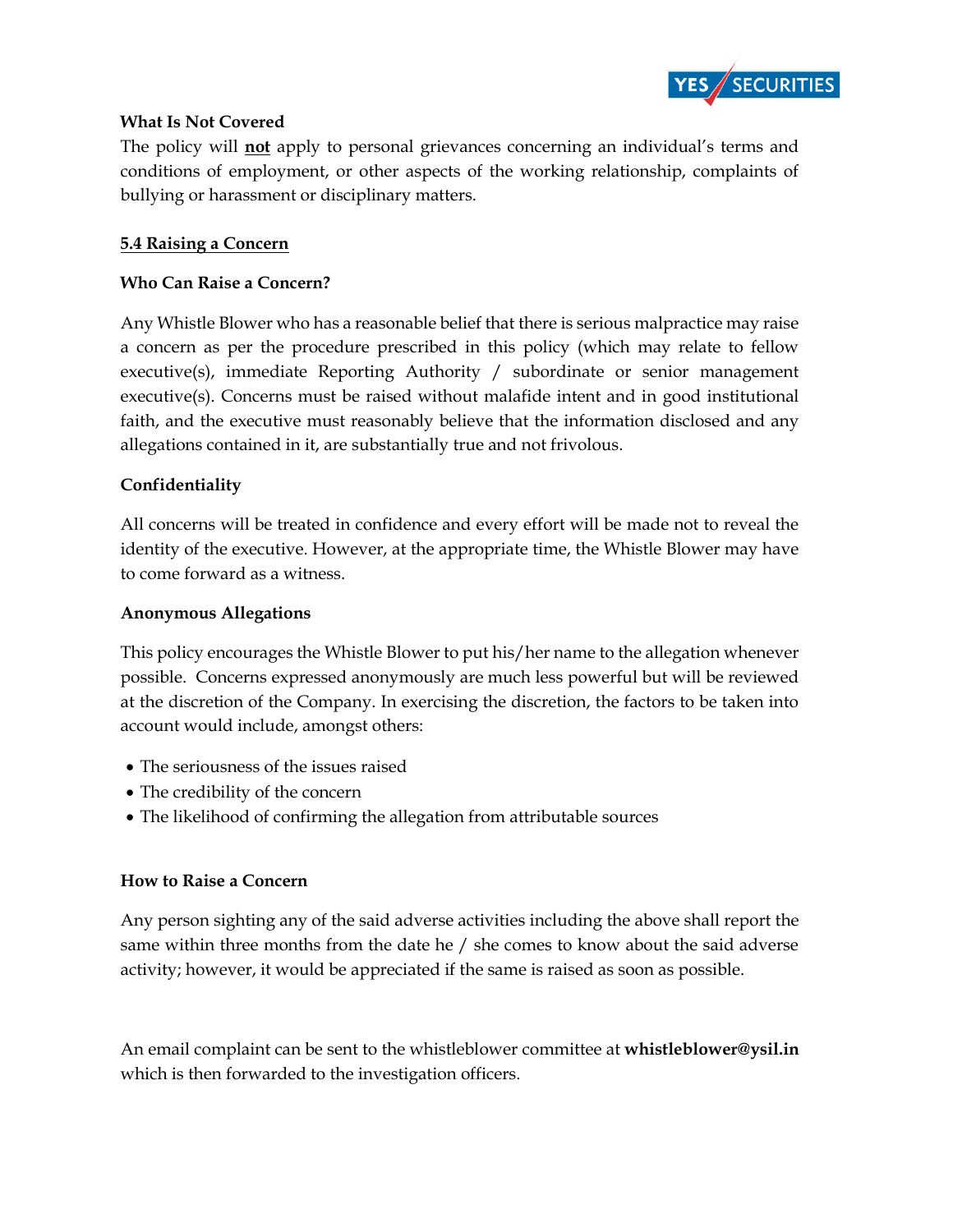

The said Committee will appoint the investigation officers.

- The complainant shall, together with the intimation about the said adverse activities, furnish all the documents and information, which may substantiate his suspicion. The Company does not expect the complaining executive to prove the concern voiced by him so far as the said executive is raising the concern in good faith and in bona fide interest of the Company.
- The complainant shall send his communication by email at the email id prescribed above.
- The Investigating Officers shall thoroughly investigate about the concern raised by the complaining executive if the concern raised by the said executive is prima facie found to be serious. The Investigating Officers shall submit their report with recommendation to the Review Committee. The decision of the Review Committee in this regard shall be final and binding on all the concerns.
- The executive shall disclose his / her name in the communication sent. If the executive has chosen to maintain anonymity about his/her identity, the Review Committee shall have the discretion to consider the matter depending upon inter alia, the seriousness and credibility of the issues raised.
- If an executive raises a concern which is genuine under this policy, the Company shall assure that he / she will not be at a risk of losing his / her job or being suffered from any form of retribution as a result. If the executive requests for protection/anonymity, the Company shall not disclose it without his/her consent. However, if the identity of the complaining executive is required to be disclosed during the course of investigation, (say want of evidence in the Court etc.) the Company shall have the right to disclose the same.

Where the executive has disclosed his concerns about the said adverse activities in good faith, no action would be taken against him/her even if the same could not be proved during the subsequent investigation.

## **5.5 How the Review Committee Respond**

## **Procedure for handling Concerns reported**

Whistle Blower Committee comprising of following senior executives of the Company will review concerns raised through CWI portal / other sources and direct for investigation and subsequent corrective actions.

- Chief Operating Officer Sandeep Prabhani(YSEC) <sandeep.prabhani@ysil.in>
- Head-Human Capital Management Abhijeet Bose (YSEC) <abhijeet.bose@ysil.in>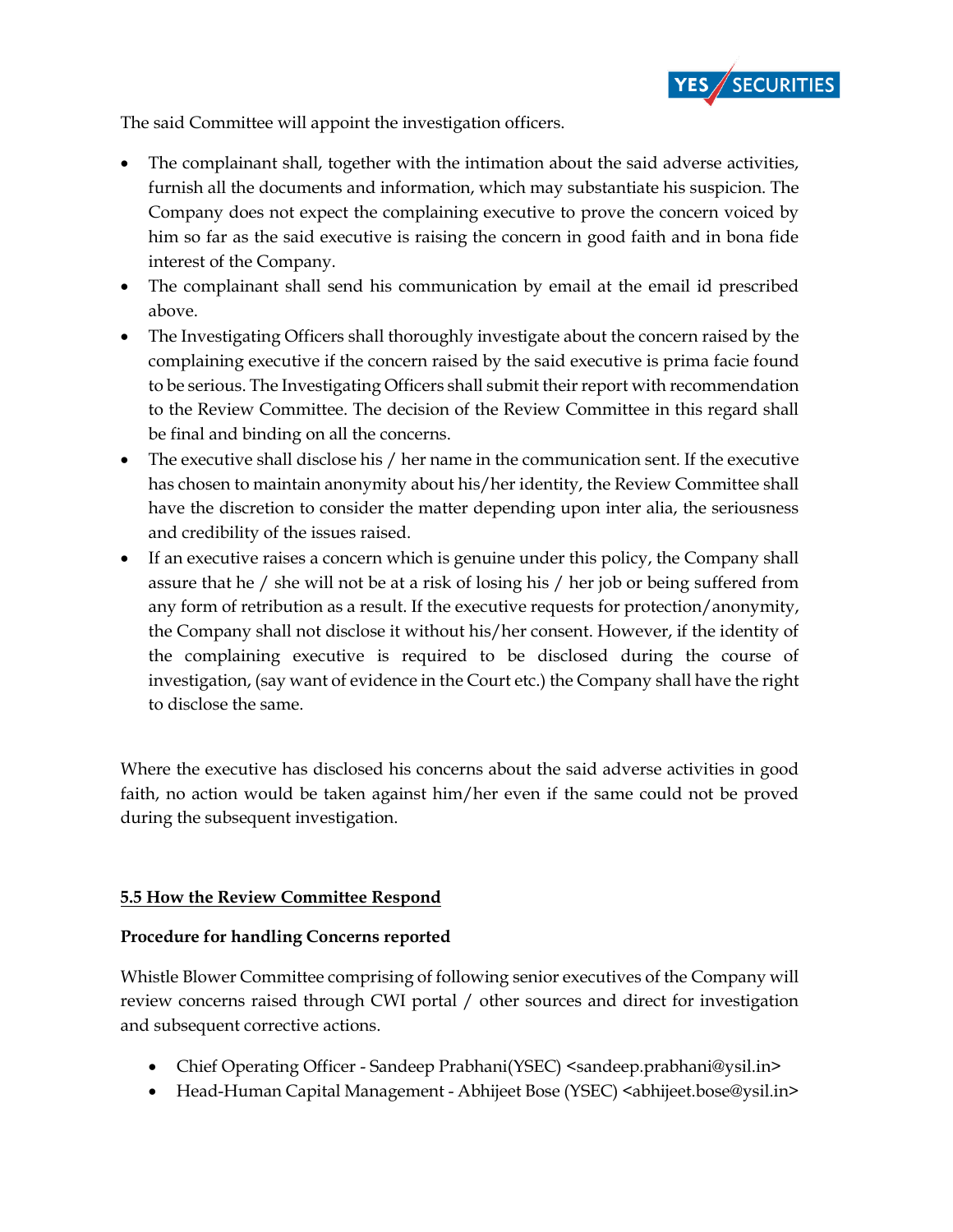

- Head Compliance & Company Secretary Vaibhav Purohit (YSEC) <vaibhav.purohit@ysil.in>
- Head Risk Management Pankaj Gaikar (YSEC[\) Pankaj.Gaikar@ysil.in](mailto:Pankaj.Gaikar@ysil.in)
- Chairman Audit Committee of Yes Securities (India) Limited Manoj Fadnis [manoj@fngca.com](mailto:manoj@fngca.com)

This Committee will decide whether the concern raised should be dealt under the Policy or any other policy prevalent under the Company. If the concern is dealt with under this policy then the Company will take the following steps:

- It will ascertain from the Whistle Blower whether he/she was the person who made the concern or not
- The Committee will not reveal the identity of the Whistle Blower unless the Whistle Blower himself/herself has either made the details of the concern public or disclosed his identity to any other authority
- In case of anonymous complaint, the Committee shall make discreet inquiries to ascertain if there is any basis for proceeding further with the concern

Either, as a result of the discreet enquiry or on the basis of the reported concern itself without any inquiry, the Committee depending upon the nature can cause the concern to be:

- Investigated internally
- Referred to the External Auditors
- The subject of independent enquiry
- Referred to an outside body/authority viz. Police etc.

The investigator appointed by Whistle Blower Committee will submit investigation report along with the recommendations to the said Committee of the Company within 30 days from the date of assignment of the case. The following steps may be taken by Whistle Blower Committee. However, the Whistle Blower Committee will update CEO in case of complaints involving Top / Senior Management executives of the Company.

- Appropriate disciplinary action to be initiated against the concerned executive.
- Appropriate administrative steps to be initiated for redressing the loss caused to the Company as a result of the corrupt act or misuse of office, or any other offence
- Recommend to the appropriate authority / agency for initiation of criminal proceedings, if warranted by the facts and circumstances of the case
- Recommend taking corrective measures to prevent recurrence of such events in future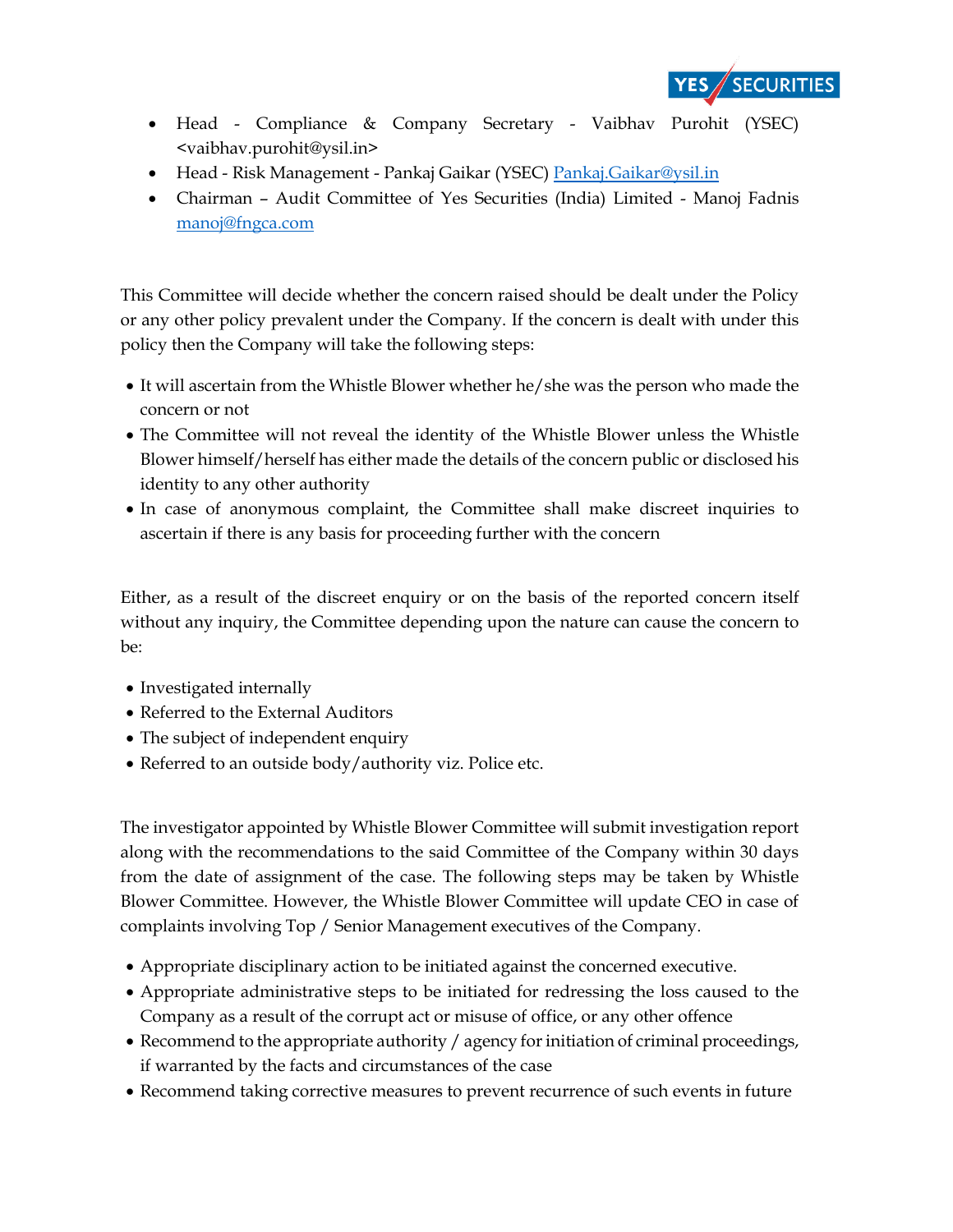

• Such other appropriate direction, action or step as deemed suitable, keeping in view the facts and circumstances of the case

A quarterly status report on the total number of complaints received during the period, with the findings of investigation and the corrective actions taken will be submitted to the Audit Committee as an update.

If any of the members of either the Audit Committee or the Whistle Blower Committee have a conflicted of interest in a given case, they should recuse themselves and the others on the Committee would deal with the matter as appropriate.

# **5.6 General**

The amount of contact between the executives/officers considering the reported concern and the Whistle Blower will depend on the nature of matters raised, the potential difficulties involved and the clarity of information provided. If necessary, the Company will seek further information from the Whistle Blower.

The Company will take steps to minimize any difficulties, which the Whistle Blower may experience, as a result of raising a concern. For instance, if the Whistle Blower is required to give evidence in criminal or disciplinary proceedings, the Company will arrange for the Whistle Blower to receive advice about the procedure.

The person or persons against whom the concern is raised will be informed about the same and will be allowed to respond keeping in mind the principles of natural justice.

The Company will ensure that the concern raised has been properly addressed, and subject to legal constraints the Company will inform the Whistle Blower of the outcome of the action taken.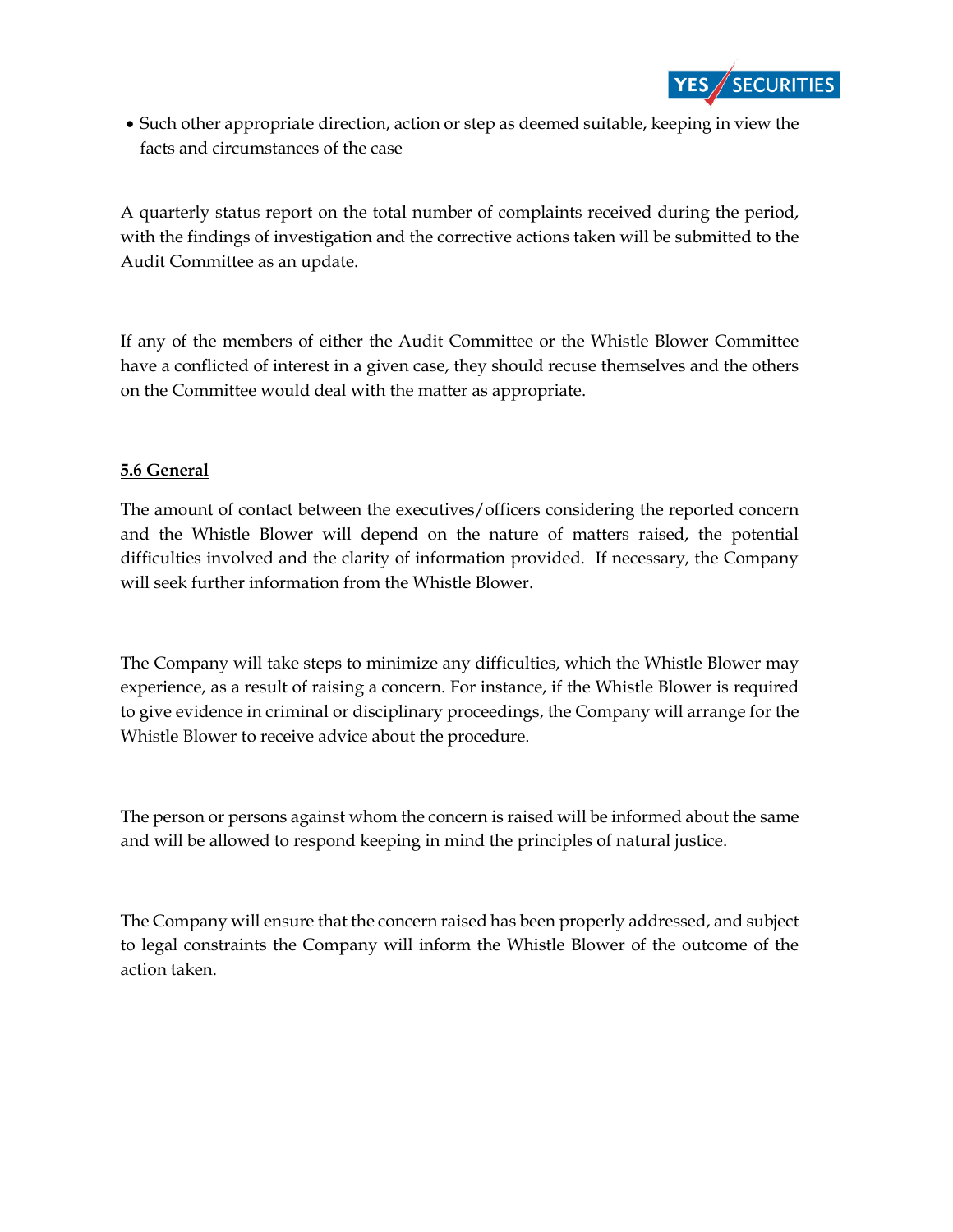

#### **Safeguards**

The Company will take all safeguards to prevent harassment or victimization of the Whistle Blower raising a genuine concern. If the Whistle Blower feels, as a result, he/she is being victimized or has suffered adverse treatment; he/she should submit a formal complaint to the Chairman of the Audit Committee. If it appears that there are reasonable grounds for making the complaint by the Whistle Blower, the onus will be on the person against whom the complaint of adverse treatment has been made, to prove that the same is not the case or that the actions complained of were not taken in retaliation to the concern raised by the executive.

Where it is determined that there is prima facie case that the Whistle Blower has suffered adverse treatment, harassment or victimization as of result of his or her disclosure or reporting of genuine concerns or grievances, a further investigation may take place and appropriate disciplinary action may be taken against the perpetrator in accordance with the relevant procedure. This may also include, at the Company's discretion, directing the perpetrator to suitably compensate the complainant for the loss suffered by him / her, if any.

## **Untrue Allegations**

If a Whistle Blower makes an allegation in good faith, but it is not confirmed by the investigation, no action will be taken against the individual. If, however, an executive makes an allegation frivolously, maliciously or for personal gain, appropriate disciplinary action may be taken against him/her. In case of repeated frivolous complaints being filed by a director or an employee, the Audit Committee may take suitable action against the concerned director or employee including reprimand.

#### **Records**

All records pertaining to concerns raised will be retained for a period of 8 years.